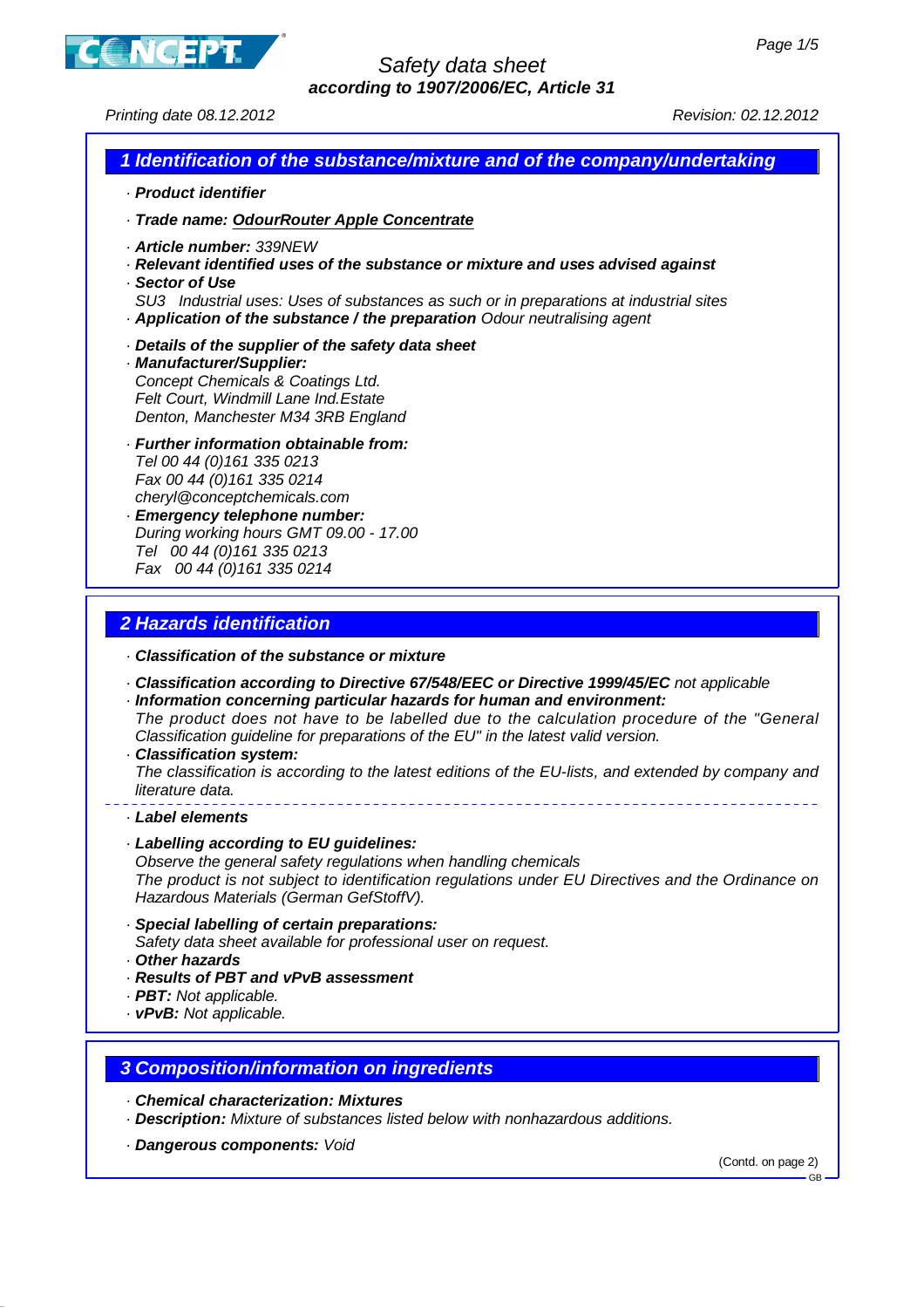

# Safety data sheet **according to 1907/2006/EC, Article 31**

Printing date 08.12.2012 Revision: 02.12.2012

# **Trade name: OdourRouter Apple Concentrate**

(Contd. of page 1) · **Additional information** For the wording of the listed risk phrases refer to section 16.

## **4 First aid measures**

- · **Description of first aid measures**
- · **General information** No special measures required.
- · **After inhalation** Supply fresh air; consult doctor in case of complaints.
- · **After skin contact** Generally the product does not irritate the skin.
- · **After eye contact** Rinse opened eye for several minutes under running water.
- · **After swallowing** If symptoms persist consult doctor.
- · **Information for doctor**
- · **Most important symptoms and effects, both acute and delayed** No further relevant information available.
- · **Indication of any immediate medical attention and special treatment needed** No further relevant information available.

## **5 Firefighting measures**

- · **Extinguishing media**
- · **Suitable extinguishing agents**
- CO2, powder or water spray. Fight larger fires with water spray or alcohol resistant foam. · **Special hazards arising from the substance or mixture**
- No further relevant information available.
- · **Advice for firefighters**
- · **Protective equipment:** No special measures required.

### **6 Accidental release measures**

- · **Personal precautions, protective equipment and emergency procedures** Not required.
- · **Environmental precautions:** Dilute with plenty of water.
- · **Methods and material for containment and cleaning up:**
- Absorb with liquid-binding material (sand, diatomite, acid binders, universal binders).
- · **Reference to other sections** No dangerous substances are released.

### **7 Handling and storage**

- · **Handling**
- · **Precautions for safe handling** No special measures required.
- · **Information about fire and explosion protection:** No special measures required.
- · **Conditions for safe storage, including any incompatibilities**
- · **Storage**
- · **Requirements to be met by storerooms and receptacles:** No special requirements.
- · **Information about storage in one common storage facility:** Not required.
- · **Further information about storage conditions:** None.
- · **Specific end use(s)** No further relevant information available.

**8 Exposure controls/personal protection**

· **Additional information about design of technical facilities:** No further data; see item 7.

(Contd. on page 3)

<sup>.&</sup>lt;br>CR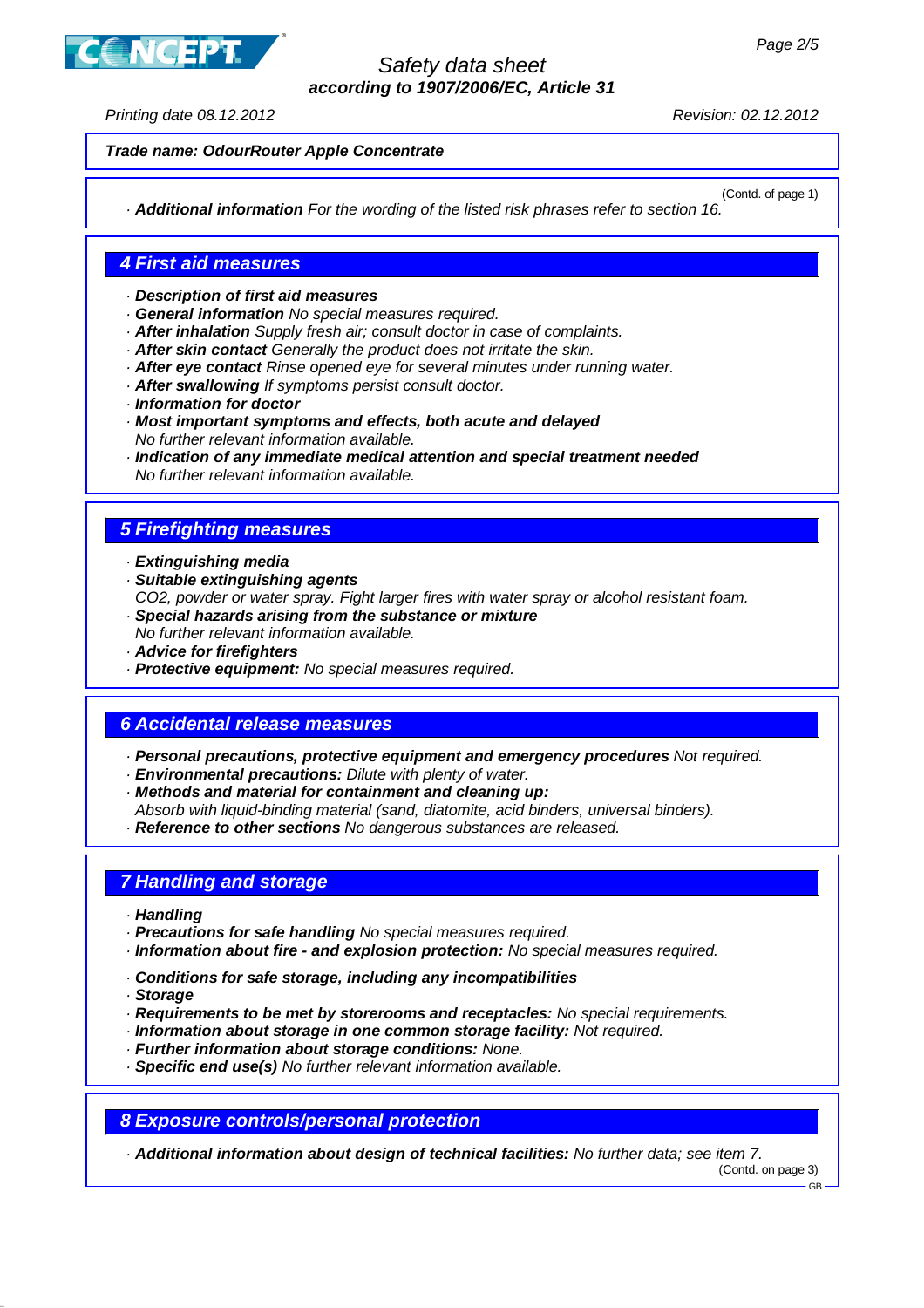**ICEPT** 

# Safety data sheet **according to 1907/2006/EC, Article 31**

Printing date 08.12.2012 Revision: 02.12.2012

### **Trade name: OdourRouter Apple Concentrate**

(Contd. of page 2)

#### · **Control parameters**

· **Ingredients with limit values that require monitoring at the workplace:**

The product does not contain any relevant quantities of materials with critical values that have to be monitored at the workplace.

· **Additional information:** The lists valid during the making were used as basis.

#### · **Exposure controls**

- · **Personal protective equipment**
- · **General protective and hygienic measures**
- The usual precautionary measures are to be adhered to when handling chemicals.
- · **Respiratory protection:** Not required.
- · **Protection of hands:** Not required.
- · **Eye protection:** Not required.

### **9 Physical and chemical properties**

| Information on basic physical and chemical properties<br><b>General Information</b><br>· Appearance:         |                                                              |
|--------------------------------------------------------------------------------------------------------------|--------------------------------------------------------------|
| Form:                                                                                                        | Fluid                                                        |
| Colour:                                                                                                      | Whitish                                                      |
| · Odour:                                                                                                     | Characteristic                                               |
| Change in condition<br>Melting point/Melting range: $0 \, \mathbb{C}$<br>Boiling point/Boiling range: 100 °C |                                                              |
| · Flash point:                                                                                               | Not applicable                                               |
| · Self-igniting:                                                                                             | Product is not selfigniting.                                 |
| Danger of explosion:                                                                                         | Product does not present an explosion hazard.                |
| Vapour pressure at 20 °C:                                                                                    | 23 hPa                                                       |
| ⋅ Density at 20 ℃:                                                                                           | 1 g/cm <sup>3</sup>                                          |
| ⋅ Bulk density at 20 ℃:                                                                                      | 1000 kg/m <sup>3</sup>                                       |
| · Solubility in / Miscibility with<br>Water:<br>Other information                                            | Fully miscible<br>No further relevant information available. |

# **10 Stability and reactivity**

- · **Reactivity**
- · **Chemical stability**
- · **Thermal decomposition / conditions to be avoided:**

No decomposition if used according to specifications.

- · **Possibility of hazardous reactions** No dangerous reactions known
- · **Conditions to avoid** No further relevant information available.
- · **Incompatible materials:** No further relevant information available.
- · **Hazardous decomposition products:** No dangerous decomposition products known

(Contd. on page 4)

GB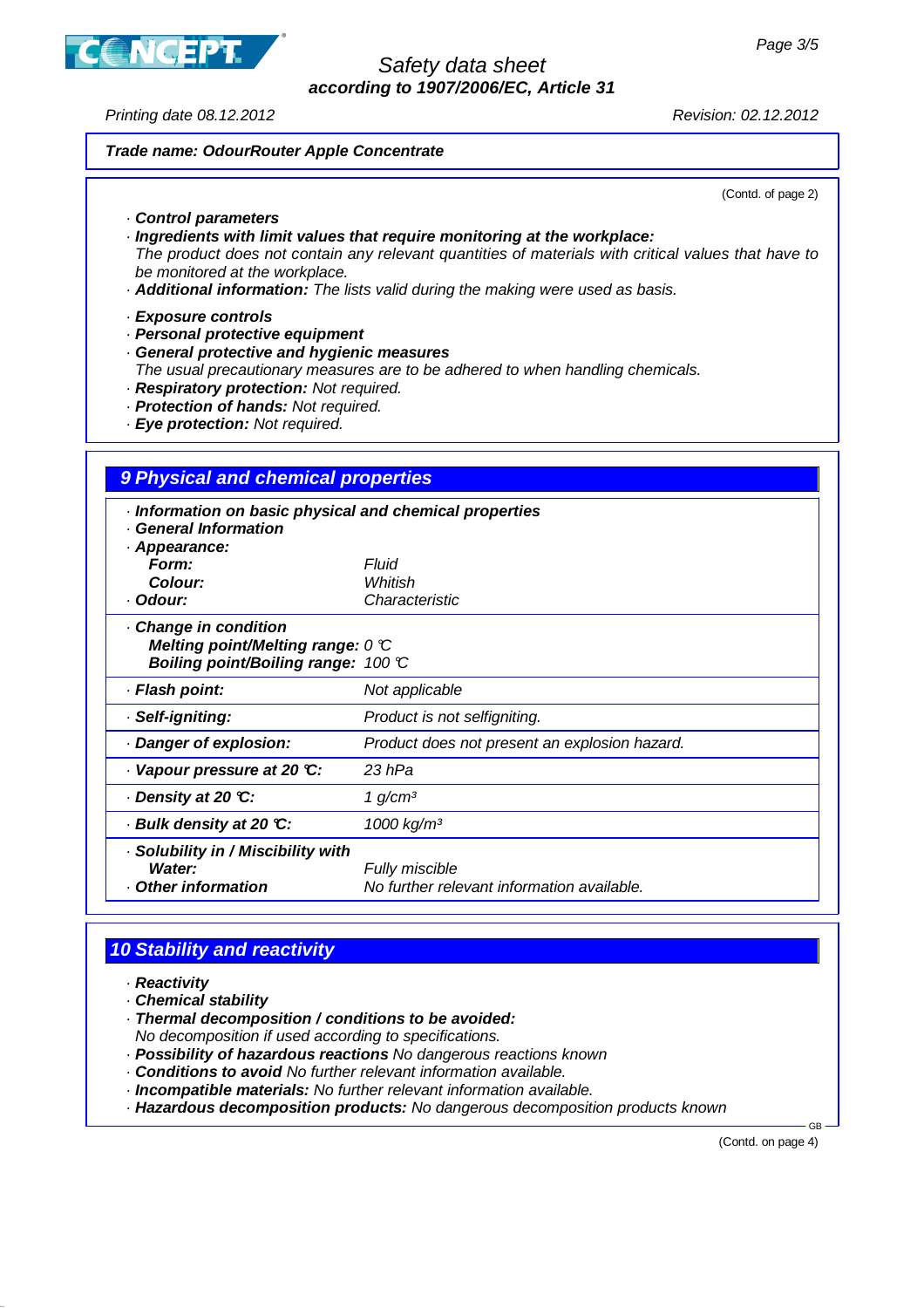

## Safety data sheet **according to 1907/2006/EC, Article 31**

Printing date 08.12.2012 Revision: 02.12.2012

### **Trade name: OdourRouter Apple Concentrate**

(Contd. of page 3)

### **11 Toxicological information**

- · **Information on toxicological effects**
- · **Acute toxicity:**
- · **Primary irritant effect:**
- · **on the skin:** No irritant effect.
- · **on the eye:** No irritating effect.
- · **Sensitization:** No sensitizing effects known.
- · **Additional toxicological information:**

The product is not subject to classification according to the calculation method of the General EU Classification Guidelines for Preparations as issued in the latest version.

When used and handled according to specifications, the product does not have any harmful effects to our experience and the information provided to us.

## **12 Ecological information**

#### · **Toxicity**

- · **Aquatic toxicity:** No further relevant information available.
- · **Persistence and degradability** No further relevant information available.
- · **Behaviour in environmental systems:**
- · **Bioaccumulative potential** No further relevant information available.
- · **Mobility in soil** No further relevant information available.
- · **Additional ecological information:**
- · **General notes:** Generally not hazardous for water.
- · **Results of PBT and vPvB assessment**
- · **PBT:** Not applicable.
- · **vPvB:** Not applicable.
- · **Other adverse effects** No further relevant information available.

### **13 Disposal considerations**

- · **Waste treatment methods**
- · **Recommendation** Do not allow product to reach ground water or water course.
- · **Uncleaned packaging:**
- · **Recommendation:** Disposal must be made according to official regulations.
- · **Recommended cleansing agents:** Water, if necessary together with cleansing agents.

| <b>UN-Number</b>                                    |      |  |
|-----------------------------------------------------|------|--|
| · ADR, ADN, IMDG, IATA                              | Void |  |
| · UN proper shipping name<br>· ADR, ADN, IMDG, IATA | Void |  |
| · Transport hazard class(es)                        |      |  |
| · ADR, ADN, IMDG, IATA                              |      |  |
| · Class                                             | Void |  |
| · Packing group                                     |      |  |
| · ADR, IMDG, IATA                                   | Void |  |